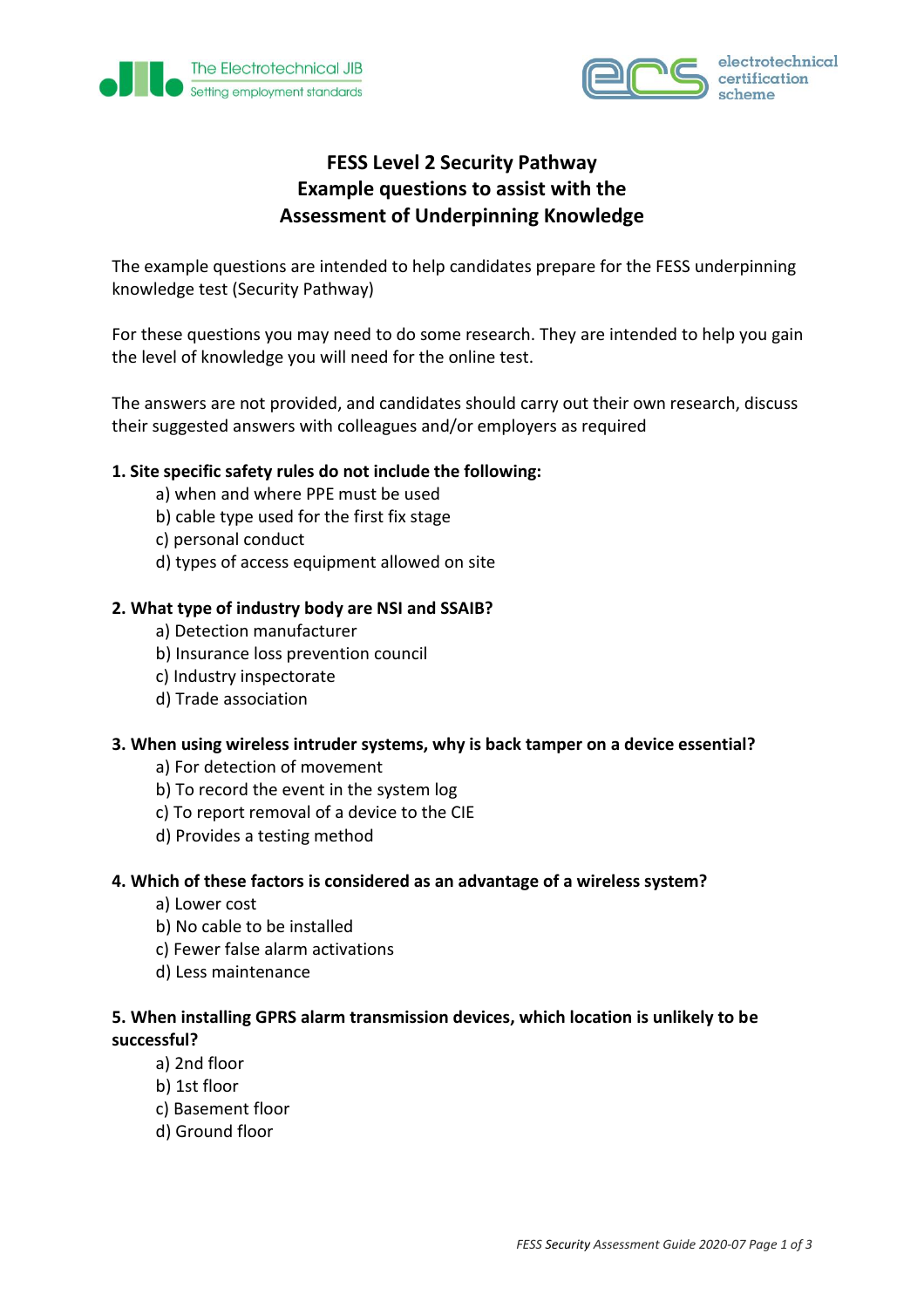## **6. A security risk assessment will help determine the system's:**

- a) setting method
- b) relevant standards
- c) battery capacity
- d) system grade

## **7. Which of the following is not an example of a permit to work system?**

- a) Live working on AC mains circuit
- b) Safe Isolation procedures
- c) Hot works approval
- d) Risk assessment and method statement

#### **8. What technology does a single path IP transmission device use to deliver signals?**

- a) GPRS
- b) Ethernet
- c) PSTN
- d) ISDN

#### **9. Analogue CCTV transmission over RG59 coaxial cable has a maximum distance of:**

- a) 213 metres
- b) 100 metres
- c) 416 metres
- d) 1000 metres

## **10. Where would you measure the voltage supply for a device?**

- a) The auxiliary supply terminals at the CIE
- b) At the battery terminals in the CIE
- c) At the component supply terminals
- d) At the expander auxiliary supply terminals